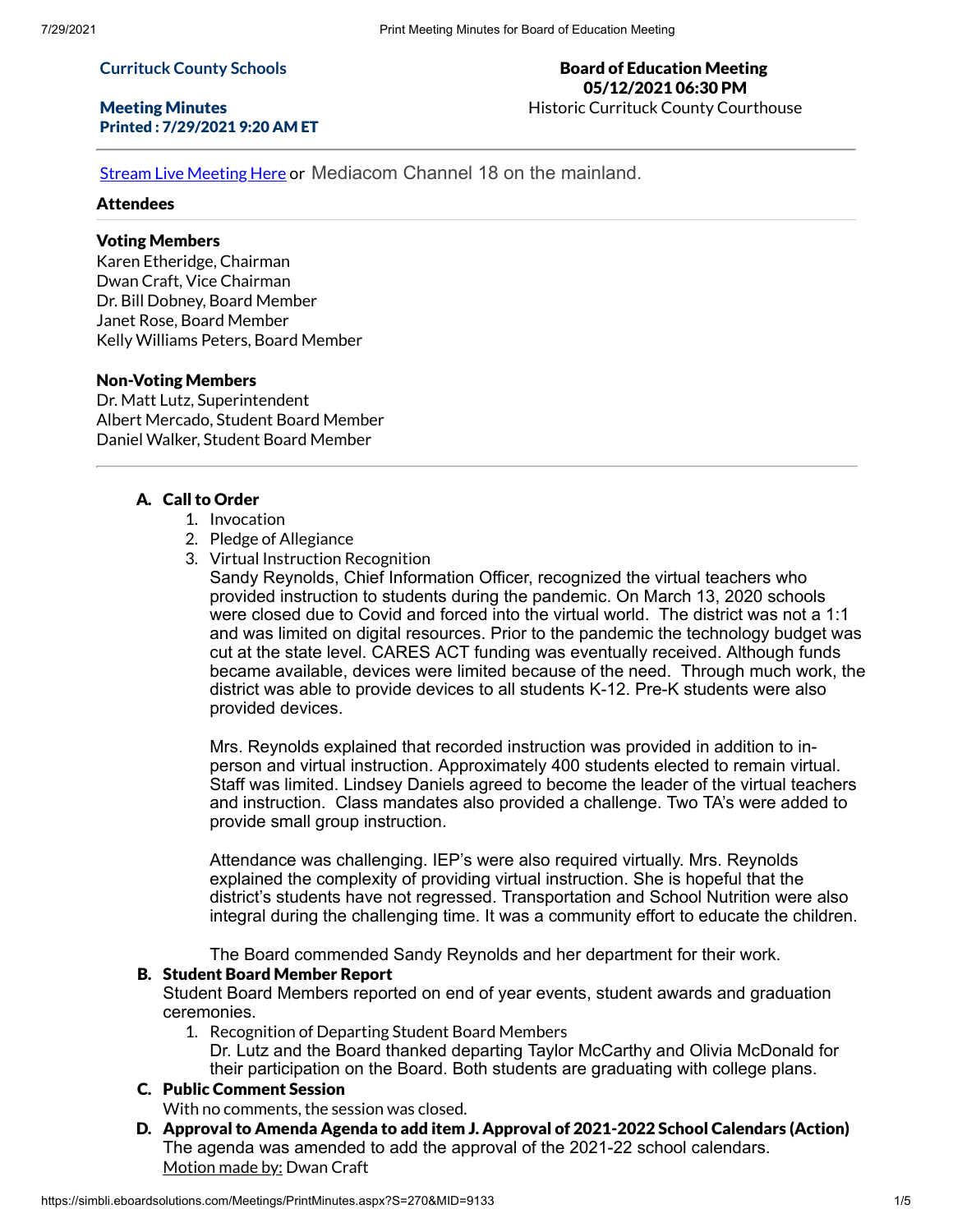Motion seconded by: Kelly Williams Peters Voting: Unanimously Approved

#### E. Budget Amendments for FY 2020-21 (Action)

Larissa York, Finance Officer, presented budget amendment # 5. The district's budget is just over \$50,000,000. Mrs. York explained the additional allotments provided from federal grants and Cares Act funds. Capital Outlay received \$100,000 from the County for three mobile units and there were additional funds from Medicaid reimbursement. The budget amendment was approved.

Motion made by: Dr. Bill Dobney Motion seconded by: Dwan Craft Voting: Unanimously Approved

### F. FY 2021-2022 Budget Resolution (Action)

Dr. Lutz and Mrs. York explained the budget resolution. The budget is very similar to the draft budget presented last month. If approved, this budget will be used with the start of the new fiscal year - July 1, 2021. Mrs. York explained that money from the County has been earmarked for the additional 12 teachers and 2.5 curriculum coaches. Dr. Lutz said that because the County is at a tier-3 funding level it depends heavily on local funding. Janet Rose confirmed that the earmarked funds included benefits for the new positions.

Mrs. York said the district received the federal funding allotment of \$1,632,646. The total operating budget is \$46,952,293.

Dr. Dobney reminded everyone that the BOE reviewed the budget at the previous two work sessions before approving. Chairman Etheridge thanked Mrs. York for her work on the budget.

Motion made by: Dwan Craft Motion seconded by: Dr. Bill Dobney Voting: Unanimously Approved

#### G. Summer School Update

Dr. Lutz informed the Board that state law was recently passed requiring all districts to provide summer school. A robust plan has been created to provide summer enrichments for identified students.

The summer session must either be 30 days or 150 hours. Transportation and School Nutrition must also be provided. Renee Dowdy, Assistant Superintendent, presented the district's plan which included physical activity for elementary students.

Students will be identified but enrollment into the summer program will be at the parent's discretion.

Mrs. Dowdy provided details on the summer program pay for teachers. To entice teachers, the law mandates a sign-on bonus for teacher meeting certain criteria including NBCT certification. Teacher will be paid \$150 for each student who becomes efficient at the end of summer program. Summer School will be held in addition to the Summer Reading Camps held for K-3 students.

To work with high school students who may hold summer jobs, three different sessions will be held throughout the summer. An elective will also be offered. Mrs. Dowdy provided the timeline of the programs. The deadline for enrollment is May 28th. Bus routes for summer programs will be created.

At the conclusion of the summer program - the district must report to DPI the results of the program. Mrs. Dowdy ended her presentation by encouraging students to participate in the program. Dwan Craft said the program took a tremendous amount of work to develop. Kelly Peters confirmed that in addition to letters being sent home an auto-call will be sent out to those students.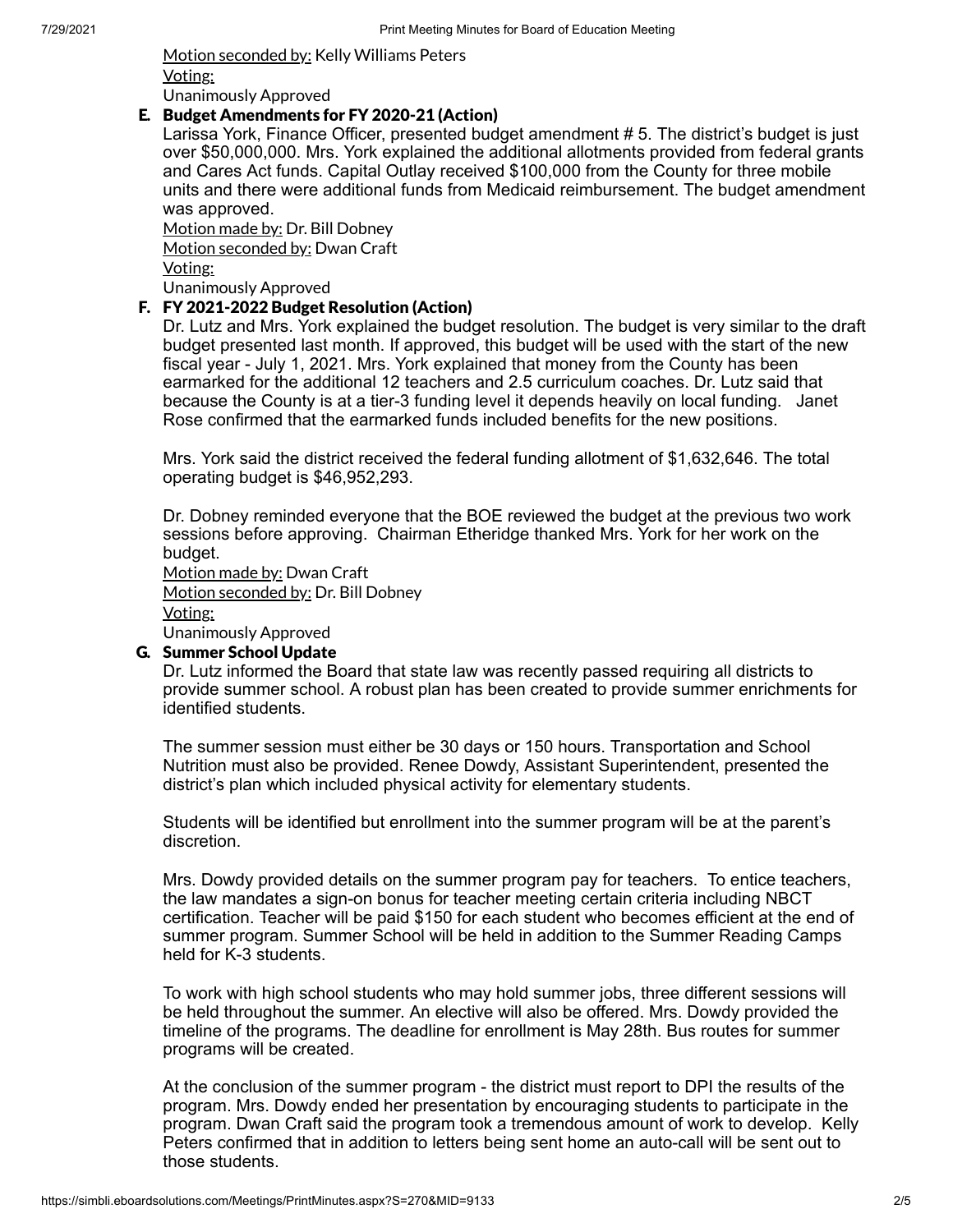#### H. School Nutrition Update

Angela Rodriguez, School Nutrition Director, explained that although lunches are provided at no charge, Free & Reduced lunch applications are still needed in order for the district to receive federal funding. Breakfast is also free. Mrs. Rodriguez said curbside ordering is also available and will remain in effect for the summer programs. The district also provides Jarvisburg Christian Academy with meals.

Mrs. Rodriquez said that her staff is very selfless and has worked hard thorough the pandemic. She encouraged everyone to complete and submit a Free & Reduced application. The School Nutrition Dept. will process to see if the family is eligible.

Now and until June 15th the district can accept applications for the current school year. A new application is required for each new school year. Breakfast in the classroom has been successful. Mrs. Dowdy said the program benefits both the schools and students. Qualifying students can have testing and application fees can be waived. The program is just not for feeding elementary students. The status of course is confidential. Students are not identified.

Dr. Dobney thanked the department's for providing meals during the pandemic. Kelly Peters also complimented the work of the School Nutrition Department.

### I. Field Trip Requests (Informational Only):

- 1. CCHS -Regional Golf Tournament, Wilson, NC 5/2-5/3 2021
- 2. CCHS State Golf Tournament, Pinehurst, NC 5/9-5/10 2021

#### J. Approval of 2021-2022 School Calendars

The 2021-2022 School Calendar was presented for adoption. Dr. Lutz explained that, along with other districts, Currituck Schools has been waiting for a start date of either Aug. 16th or Aug. 23rd. The school start date is bound by law. Due to the delay the district created two calendars with August 16th and August 23rd as the start date fo the schools. The breaks remain the same. The benefit of the August 16th is that the end the semester and testing will take place before the winter holiday break.

Dr. Lutz said there is a bill that if passed would allow the district to start on August 16th. If the calendar with the August 16th start date was adopted by the Board, but the district was unable to start then the other choice would be the August 23rd calendar. DC/BD

Janet Rose expressed her concern with passing something against the law; although she was in favor of the August 16th start date. Kelly Peter said that everyone should be aware the if the district could not use the early start date then August 23rd would be used. That breaks are the same on both calendars. JP Knapp Early College is not affected and will use a separate calendar. Dr. Lutz said there were other districts who would start on August 16th if allowed.

Both calendars will be shared to inform parents and staff. The calendars are almost identical. The Board voted to use the August 16th calendar.

Motion made by: Dwan Craft Motion seconded by: Dr. Bill Dobney Voting: Karen Etheridge - Yes Dwan Craft - Yes Dr. Bill Dobney - Yes Janet Rose - No Kelly Williams Peters - Yes

# K. Consent Agenda (Action)

Motion made by: Janet Rose Motion seconded by: Dwan Craft Voting: Unanimously Approved 1. Personnel Report Dated May 12, 2021

https://simbli.eboardsolutions.com/Meetings/PrintMinutes.aspx?S=270&MID=9133 3/5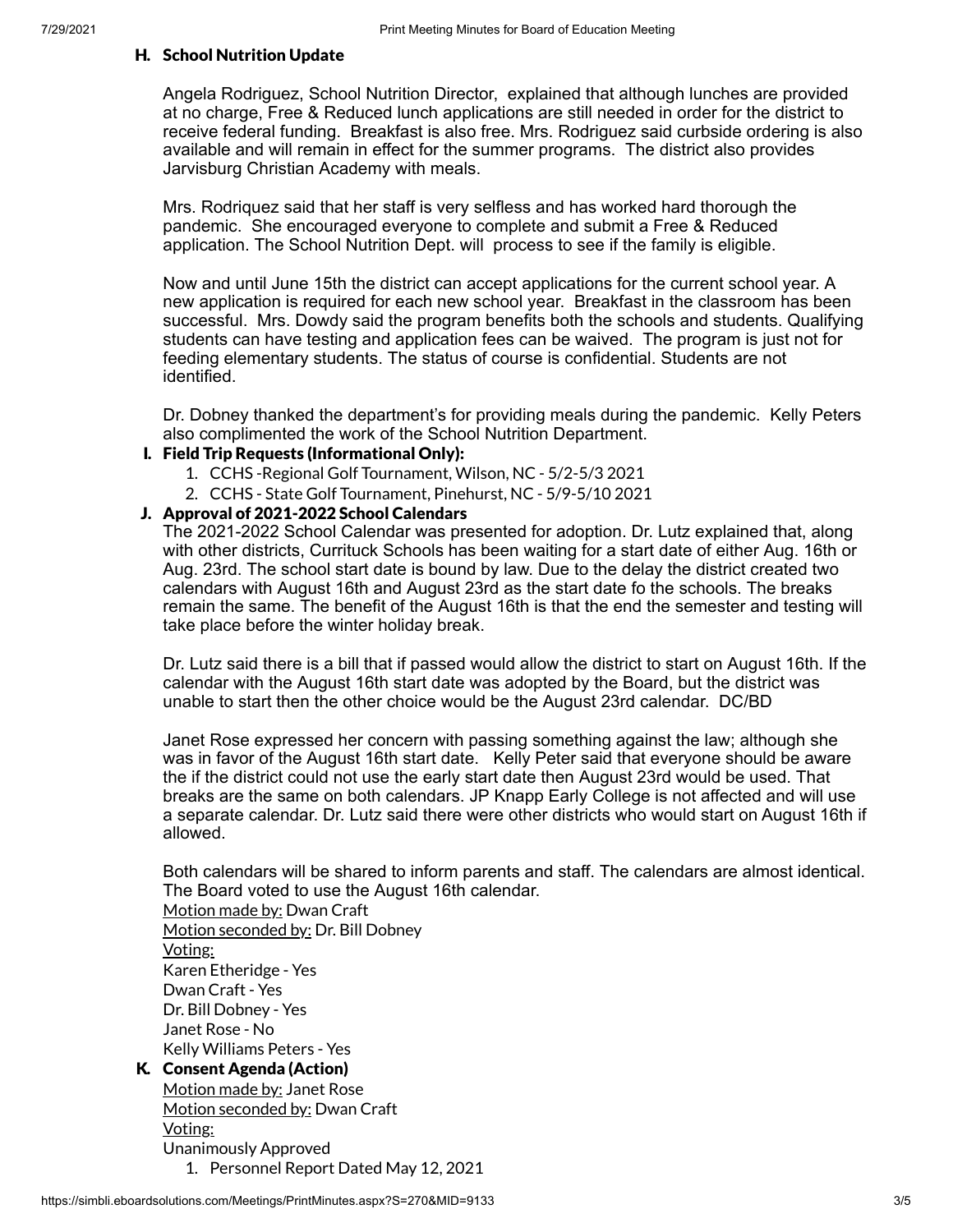- a. Leave Report Confidential
- 2. Administrator Renewal & Teacher Contracts
- 3. Board Meeting Minutes for April 21, 2021
- 4. Banking Reconciliations (Informational Only)

### L. Information Items

1. Graduation Ceremonies:

- $\bullet$ May 21st JP Knapp Early College at College of The Albemarle, 7: 00 p.m.
- May 27th Currituck Co High School on campus, 7:00 p.m.
- May 28th Currituck Co High School"small groups", 1:00 p.m.

2. June 1st @ CCMS -End of Year Luncheon for Staff - 12:00 p.m.

3. Work Session - June 24, 2021- Knapp Professional Learning Center, 4:00 p.m.

4. Board of Education Meeting - June 24, 2021 - Historic Currituck County Courthouse, 6:30 p.m.

#### M. Board Members & Superintendent Comments

Dr. Dobney thanked all the staff for getting the district through the pandemic. The Currituck Middle School Auditorium will be dedicated to Buddy White on May 28, 2021.

Dwan Craft attend the fabulous prom at Whalehead Club. She thanked the County's Extension office for their 4H chick & butterfly program offered to the district's 2nd graders. She congratulated the Lady Knights on a fantastic season.

Kelly Peter announced it was school nurse's day and also teacher appreciation week. She thanked all of the staff for their hard work. The prom was beautiful and she congratulated all the seniors. She provided words for encouragement to Taylor and Olivia, departing student board members.

Janet Rose said the prom at Whalehead was amazing and the students were very well behaved. Shawboro and Knotts Island Elementary both had terrific fund raisers. She added that the community is doing great things for the students.

Dr. Lutz said the district will schedule visits and open houses for rising middle school students. Strategic planning continues with the collection of input which will create themes. Of course the accreditation process is part of the plan with Dr. Justin Durham, CCHS principal, leading the charge. Dr. Lutz explained that the district has started the practice of posting jobs and hiring early in the effort to fill existing, available positions quickly. The only new position added are due to unfunded class size mandates. He was pleased to see students enjoying the prom and thanked Sandy Reynolds and her team for creating the virtual school.

Karen Etheridge hoped that toughest part was behind the district. She was very proud of seniors and their dedication along with the district's athletes.

Everyone wished Taylor McCarthy and Olivia McDonald the very best.

### N. Adjourn Meeting (Action)

Motion made by: Janet Rose Motion seconded by: Dr. Bill Dobney Voting: Unanimously Approved